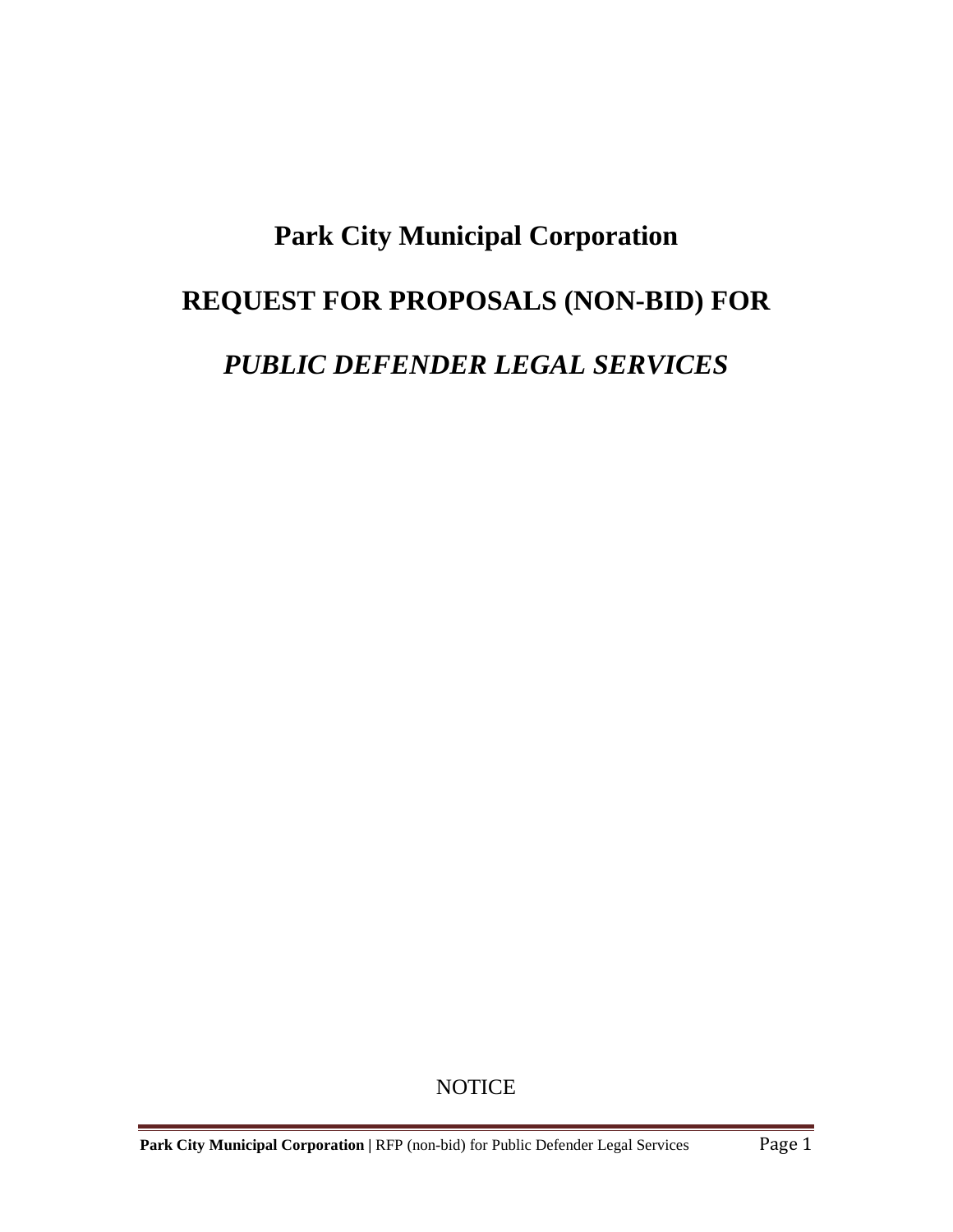#### REQUEST FOR PROPOSALS (NON-BID) *Public Defender Legal Services*

#### PROPOSALS DUE: By **3:00 p.m. on Friday, August 2, 2019**

PROJECT NAME: Public Defender Legal Services

RFP AVAILABLE: By 10:00 a.m. on Friday, July 19, 2019

PROJECT LOCATION: 445 Marsac Avenue, Park City, UT 84060

PROJECT DESCRIPTION (brief): The City desires to have legal services and tasks performed requiring specialized skills and other supportive capabilities by a qualified Public Defender.

PROJECT DEADLINE: The term of this agreement shall be for two (2) years, with the City's sole option to renew for an additional one (1) year.

| <b>OWNER:</b>   | Park City Municipal Corporation<br>P.O. Box 1480<br>Park City, UT 84060                                                  |
|-----------------|--------------------------------------------------------------------------------------------------------------------------|
| <b>CONTACT:</b> | Leah Langan, Executive Assistant<br>Leah.langan@parkcity.org<br>All questions shall be submitted in writing by 3:00 p.m. |
|                 | on Friday, July 26, 2019.                                                                                                |

**Park City reserves the right to reject any or all proposals received for any reason. Furthermore, the City shall have the right to waive any informality or technicality in proposals received when in the best interest of the City.**

**In the absence of the project manager, proposals should be dropped off to the City Recorder, located at 445 Marsac Avenue, Third Floor – Executive Department, Park City, UT 84060.**

#### **I. Introduction**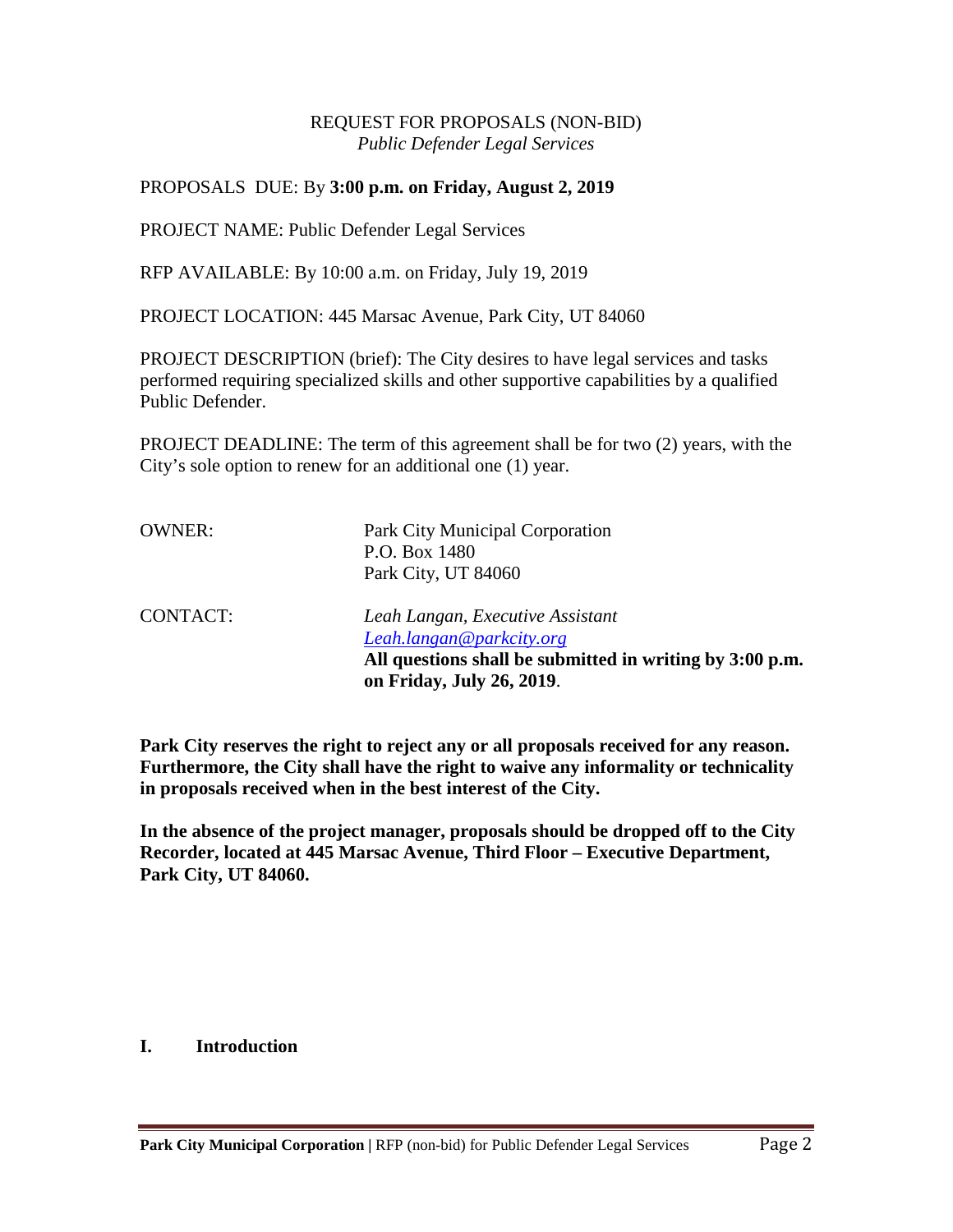The City desires to have legal services and tasks performed requiring specialized skills and other supportive capabilities by a qualified Public Defender.

## **II. Purpose of Project**

The Public Defender will provide legal defense to adults and juveniles charged with misdemeanors by the Park City Prosecutor, and who have been found eligible for appointment of legal counsel by the Summit County Justice Court or the Third District Court, Park City Department.

## **III. Scope of Project**

- A. The Public Defender will provide legal defense to adults and juveniles charged with misdemeanors by the Park City Prosecutor, and who have been found eligible for appointment of legal counsel by the Summit County Justice Court or by the Third District Court, Park City Department. The Public Defender agrees to be available in the courtroom at the Summit County Justice Center, 6300 North Silver Creek Road, Park City, Utah, on regularly scheduled Summit County Justice Center or Third District Court Park City Department sessions during the weekly arraignment calendar.
- B. Public Defender will be appointed as the Public Defender only on those cases which are to be prosecuted by the Park City Prosecutor in the capacity as the Park City Prosecutor.
- C. The City will contract out and arrange for any case for which Public Defender cannot represent indigent defendants due to a conflict of interest. Indigent defendant is a term defined in Utah Code 78B-22 and used throughout this document for clarity. Public Defender is required to immediately inform City Attorney of any such conflict.
- D. The term of this Agreement shall be for two (2) years, with the City's sole option to renew for an additional one (1) year.

## **IV. Content of Proposal**

Proposals will be evaluated on the criteria listed below. Proposals shall be limited to ten (10) pages.

- 1. The demonstrated experience and legal qualifications of the applicant;
- 2. The ability and willingness of the applicant to fulfill all required duties;
- 3. Acceptance of the terms of Park City Municipal Corporation's Provider/Professional Services Agreement.

Proposals must include, but are not limited to: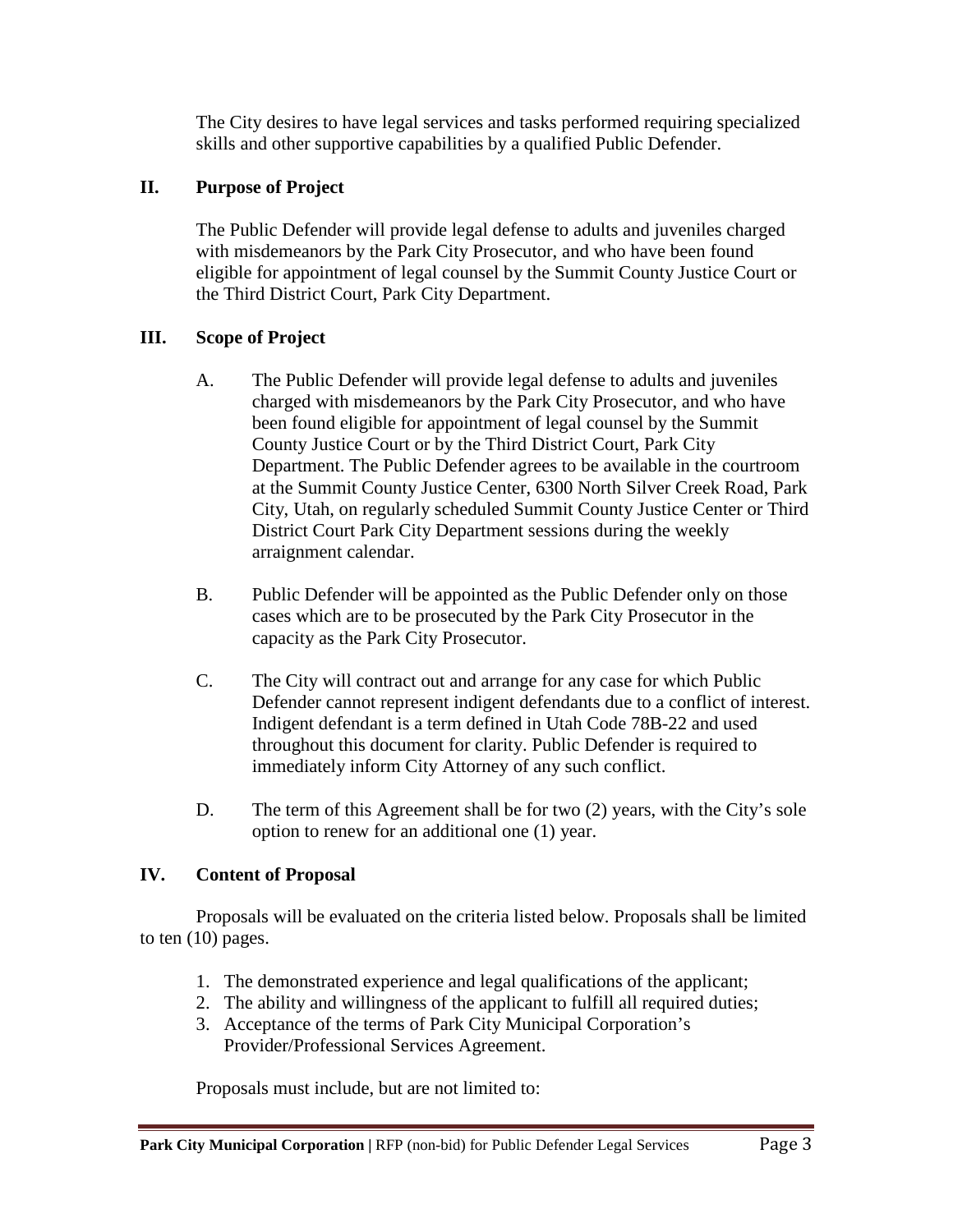A detailed statement of past criminal practice experience, including education, jurisdictions, types of cases, any noteworthy cases and any other relevant legal experience. Please include your philosophy about criminal defense and the criminal justice system, and provide references. The proposal should include responses to the following:

- 1. How many jury trials have you tried in the past five (5) years? Career?
- 2. Describe your Drug Court experience
- 3. What qualities should a public defender possess?
- 4. Describe your DUI and DV experience
- 5. Do you have ties to or a history with Park City?
- 6. How will you ensure compliance with the core principles for the provision of constitutionally adequate indigent defense representation in the State of Utah?

The proposal should include responses to the applicant's qualifications for each required duty.

Qualifications and duties:

- 1. Applicant is a member in good standing of the Utah Bar and will maintain active membership in the Bar throughout the term of contract.
- 2. Applicant is competent in the practice of criminal law, with a minimum of five (5) years of experience as a criminal defense attorney.
- 3. Applicant is a citizen of the United States or a permanent resident alien.
- 4. Attorney shall be available to meet clients in Park City or Western Summit County outside of the weekly arraignment calendar and this information shall be made known to the clients served under this agreement.
- 5. Applicant is not party to any litigation which would place his licensing or standing with the Utah Bar in jeopardy.
- 6. Applicant has and will maintain while serving as Public Defender professional malpractice insurance with, at a minimum, limits of \$1,000,000.00 per person and an aggregate of \$1,000,000.00 per occurrence.
- 7. Applicant will maintain sufficient continuing professional education credits while serving as Public Defender in order to keep abreast of all current legal trends.
- 8. While serving as Public Defender, applicant will be available and accessible to indigent clients reasonably in advance of any hearing or trial, make reasonable efforts to visit indigent clients who are incarcerated in the Summit County Jail;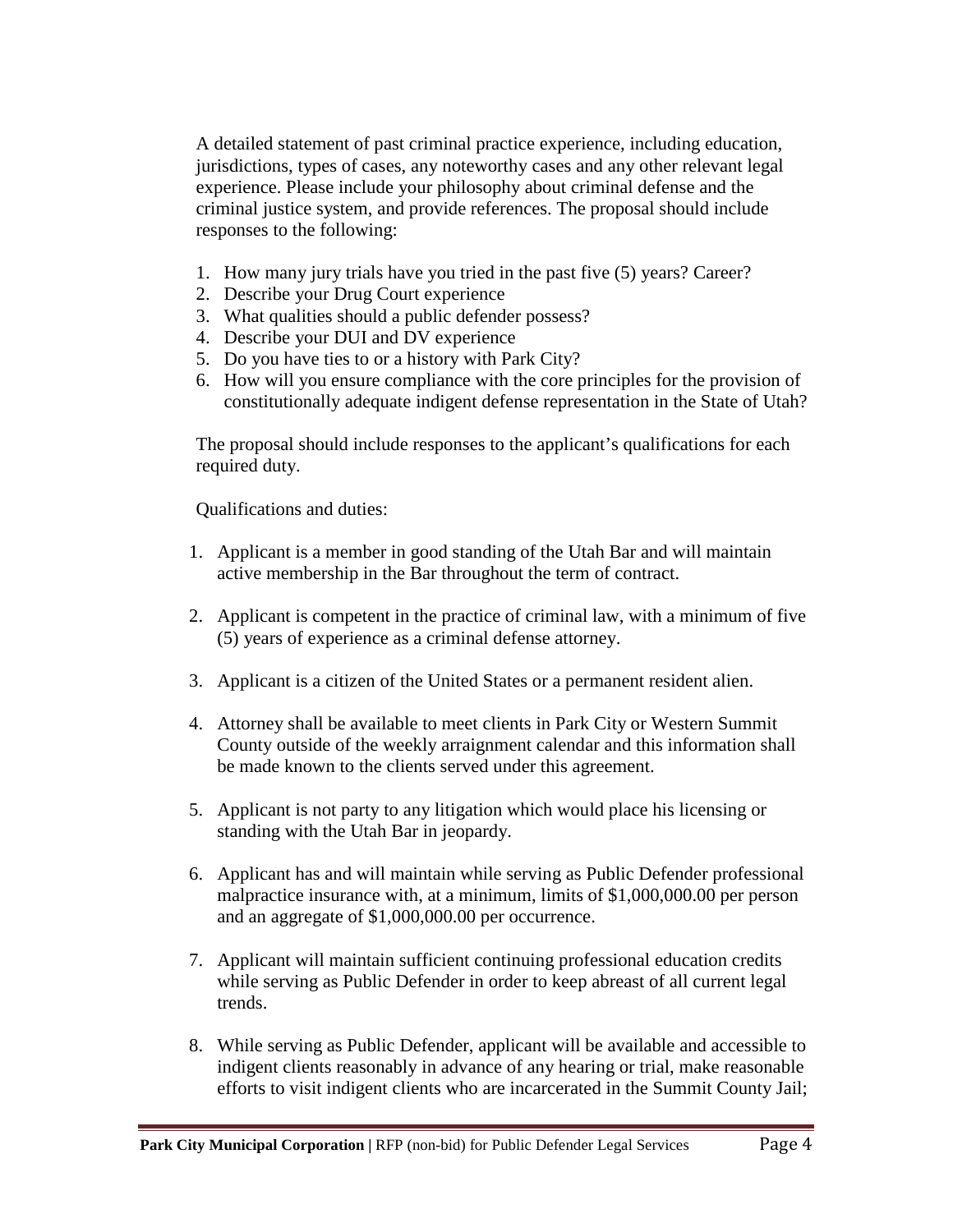admitted to a hospital or otherwise confined at the earliest possible moment; return telephone calls as soon as reasonably possible and otherwise be reasonably accessible to all indigent defendants.

- 9. Public Defender will confer with clients, attend all matters before the court including scheduling conferences, all hearings and trials, and all other matters required to ensure adequate representation including, but not limited to probation revocation hearings and restitution hearings.
- 10. Attorney will provide legal defense to adults and juveniles charged with misdemeanors by the Park City Prosecutor, and who have been found eligible for appointment of legal counsel by the Summit County Justice Court or by the Third District Court, Park City Department. The Public Defender agrees to be available in the courtroom at the Summit County Justice Center, 6300 North Silver Creek Road, Park City, Utah, on regularly scheduled Summit County Justice Center or Third District Court Park City Department sessions during the weekly arraignment calendar.
- 11. Public Defender will maintain adequate and proper records of the representation for each assigned indigent defendant.
- 12. Public Defender will provide the Park City Council an annual report of the number and types of cases or matters handled, specifying the types and classes of offenses, courts, particular clients, non-jury trials, jury trials, hearings other than trials, plea-negotiated settlements and/or such other factors or statistical information as may be reasonably requested by the City that do not violate attorney-client privilege.
- 13. Representation of indigent defendants includes appeals in the District Court from Justice Court and through appellate review, if warranted.

## Compensation

- 1. The City will compensate Public Defender for his/her actual time in providing legal service to defendants pursuant to the Agreement with Park City Municipal Corporation.
- 2. Public Defender will receive an hourly rate as stated in the Agreement with Park City Municipal Corporation.
- 3. The City will reimburse Public Defender for out-of-pocket expenses, such as investigations, subpoenas, or expert witnesses.
- 4. The City will not reimburse Public Defender for travel time to and from court or for costs of doing business, e.g., secretarial/legal assistant support, phone, and/or copying costs.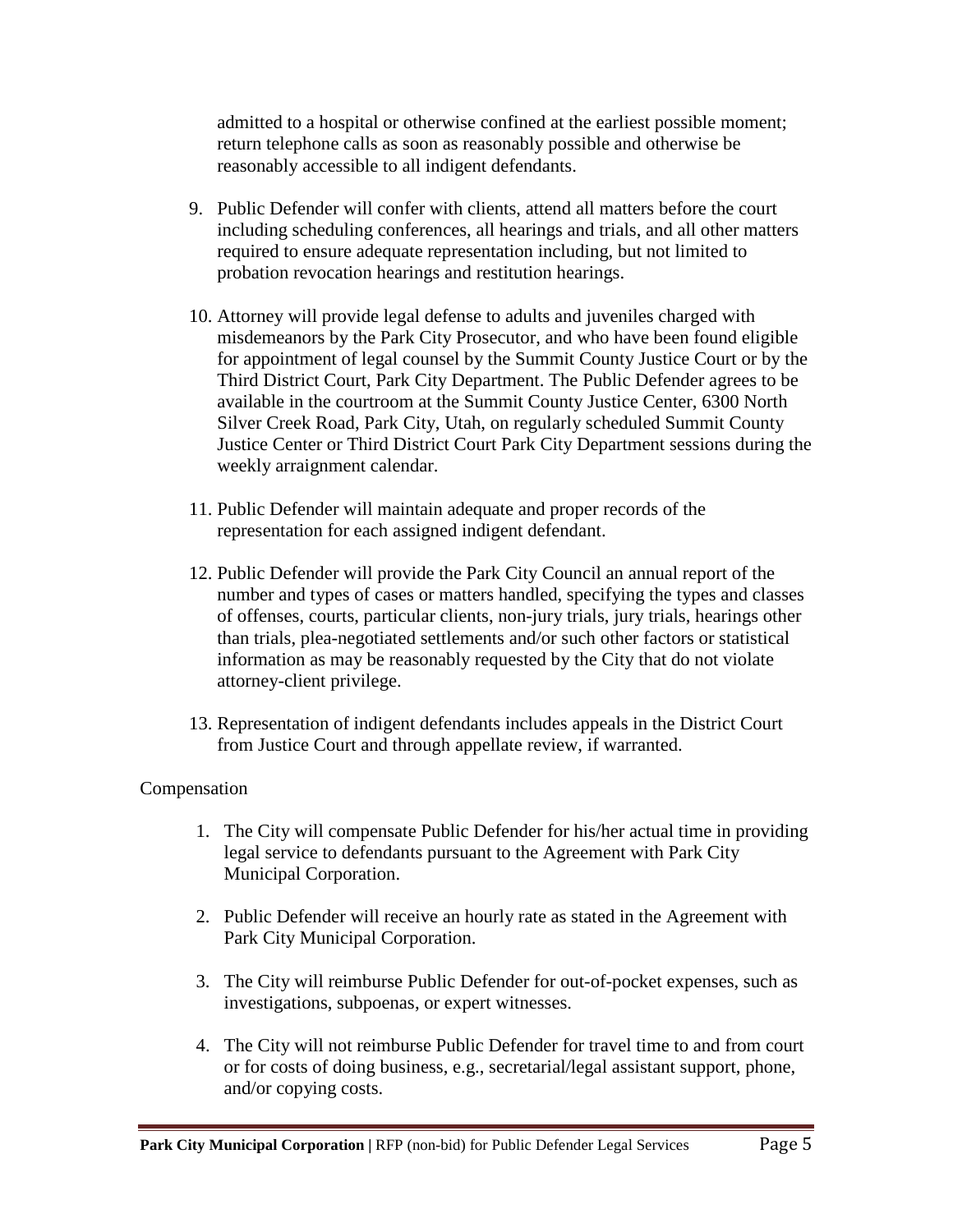Park City Municipal Corporation reserves the right to reject any and all proposals for any reason. Proposals lacking required information will not be considered. All submittals shall be public records in accordance with government records regulations ("GRAMA") unless otherwise designated by the applicant pursuant to UCA §63G-2-309, as amended. The award of contract is subject to approval by City Council.

## **Price may not be the sole deciding factor.**

## **V. Selection Process**

Proposals will be evaluated on the factors listed in Section IV, Content of Proposal, above.

The selection process will proceed on the following schedule:

- A. A pre-submission meeting will not be held.
- B. Proposals will be received by Park City by **3:00 p.m. on Friday, August 2, 2019**, at the Executive Office located at 445 Marsac Avenue, Park City, UT 84060.
- C. A selection committee will review all submitted RFPs.
- D. Interviews may be conducted the week of August 5 or 12, 2019.
- E. It is anticipated that City Council will vote on the contract award on Thursday, August 15, 2019.

Applicants NOT selected for a contract should indicate on the Application whether they wish to remain on a conflict roster for compensation at a rate per hour to be determined.

## **VI. Park City Municipal Standard Service Provider Agreement**

**A.** The successful proposal will be required to enter into Park City's Provider/Professional Service Agreement, in its current form, with the City. A draft of the Agreement is attached to this RFP as Exhibit "A" and incorporated herein. If there is a conflict between the written and numerical amount of the proposal, the written amount shall supersede.

## B. **ANY INQUIRIES RELATED TO INDEMNIFICATION OR INSURANCE PROVISIONS CONTAINED IN PARK CITY MUNICIPAL CORPORATION'S STANDARD AGREEMENT MUST BE SUBMITTED TO PARK CITY MUNICIPAL CORPORATION NO LATER THAN THE**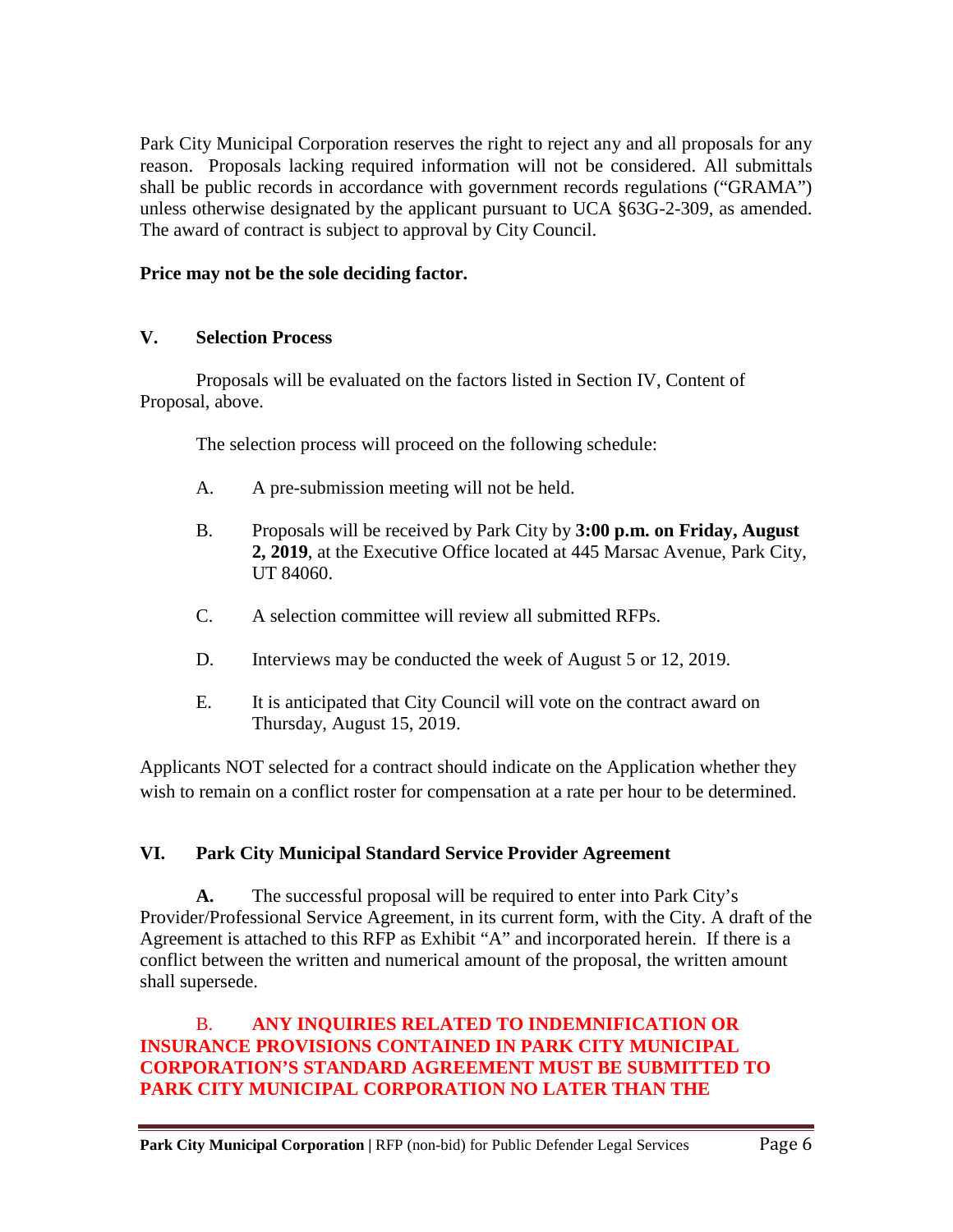## **PROPOSAL/SUBMITTAL DEADLINE. PARK CITY MAY, IN ITS SOLE DISCRETION, CONSIDER SUCH INQUIRIES. ANY CHANGES TO PARK'S CITY'S STANDARD INSURANCE AND INDEMNIFICATION PROVISIONS SHALL BE APPROVED IN PARK CITY'S SOLE DISCRETION.**

Any service provider who contracts with Park City is required to have a valid Park City business license.

#### **VII. Information to be submitted**

To be considered, two (2) copies of the proposal must be received at the Park City Executive Office, 445 Marsac Avenue, Park City, UT 84060, Attn: Leah Langan, Executive Assistant, by **3:00 p.m. on Friday, August 2, 2019.**

#### **VIII. Preparation of Proposals**

A. Failure to Read. Failure to Read the Request for Proposal and these instructions will be at the offeror's own risk.

B. Cost of Developing Proposals. All costs related to the preparation of the proposals and any related activities are the sole responsibility of the offeror. The City assumes no liability for any costs incurred by offerors throughout the entire selection process.

## **IX. Proposal Information**

A. Equal Opportunity. The City will make every effort to ensure that all offerors are treated fairly and equally throughout the entire advertisement, review, and selection process. The procedures established herein are designed to give all parties reasonable access to the same basic information.

B. Proposal Ownership. All proposals, including attachments, supplementary materials, addenda, etc., shall become the property of the City and will not be returned to the offeror.

C. Rejection of Proposals. Park City Municipal Corporation reserves the right to cancel or modify the terms of this RFP and/or the project at any time and for any reason preceding contract award and reserves the right to accept or reject any or all proposals submitted pursuant to this request for proposals. Park City will provide respondents written notice of any cancellation and/or modification. Furthermore, the City shall have the right to waive any informality or technicality in proposals received when in the best interest of the City.

D. No proposal shall be accepted from, or contract awarded to, any person, firm (with designated primary attorney) or corporation that is in arrears to the City, upon debt or contract, or that is a defaulter, as surety or otherwise, upon any obligation to the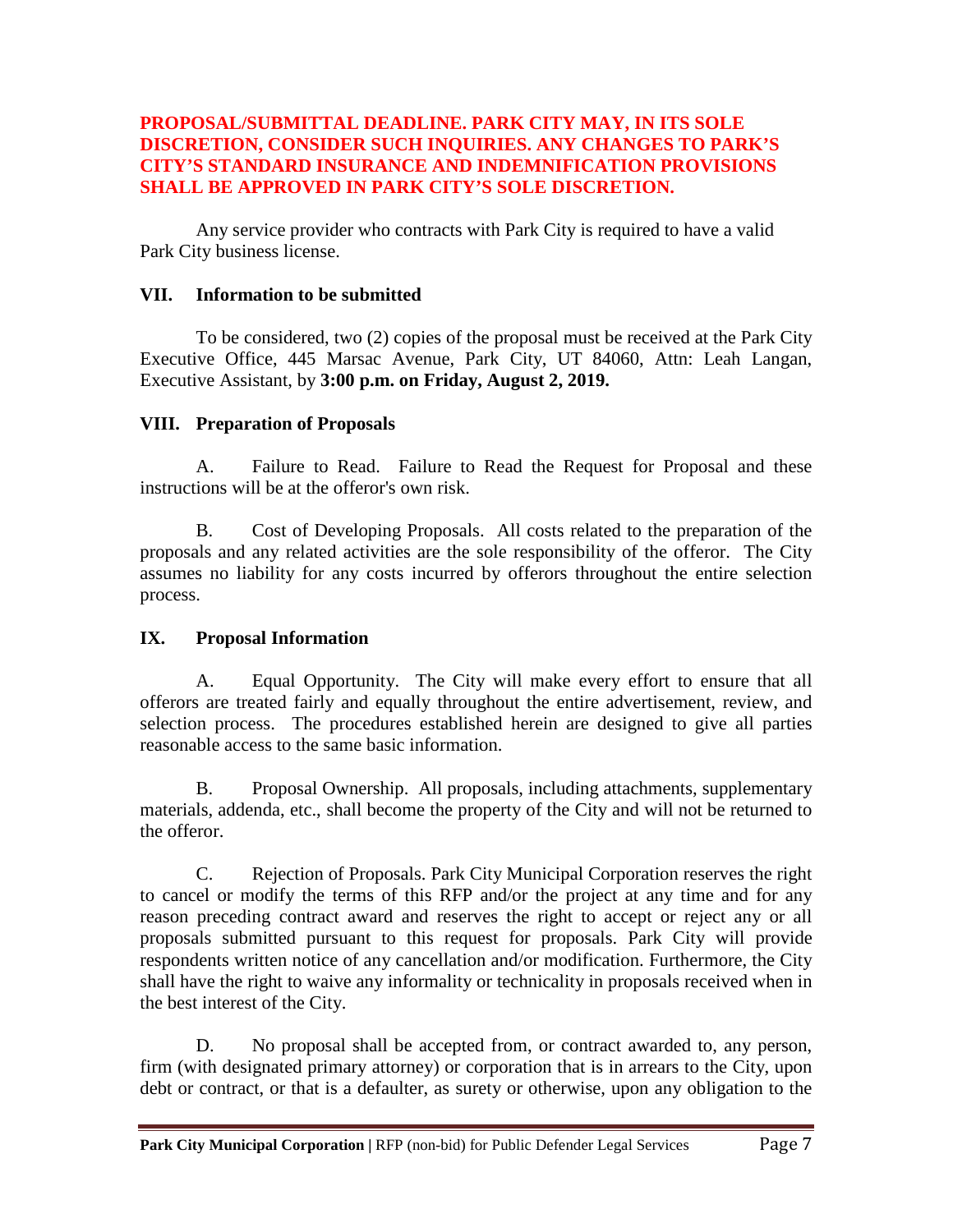City, or that may be deemed irresponsible or unreliable by the City. Offerors may be required to submit satisfactory evidence that they have the necessary financial resources to perform and complete the work outlined in this RFP.

E. Park City Municipal Corporation's policy is, subject to Federal, State and local procurement laws, to make reasonable attempts to support Park City businesses by purchasing goods and services through local vendors and service providers.

F. If bidder utilizes third parties for completing RFP requirements, list what portion of the RFP will be completed by third parties and the name, if known, of the third party.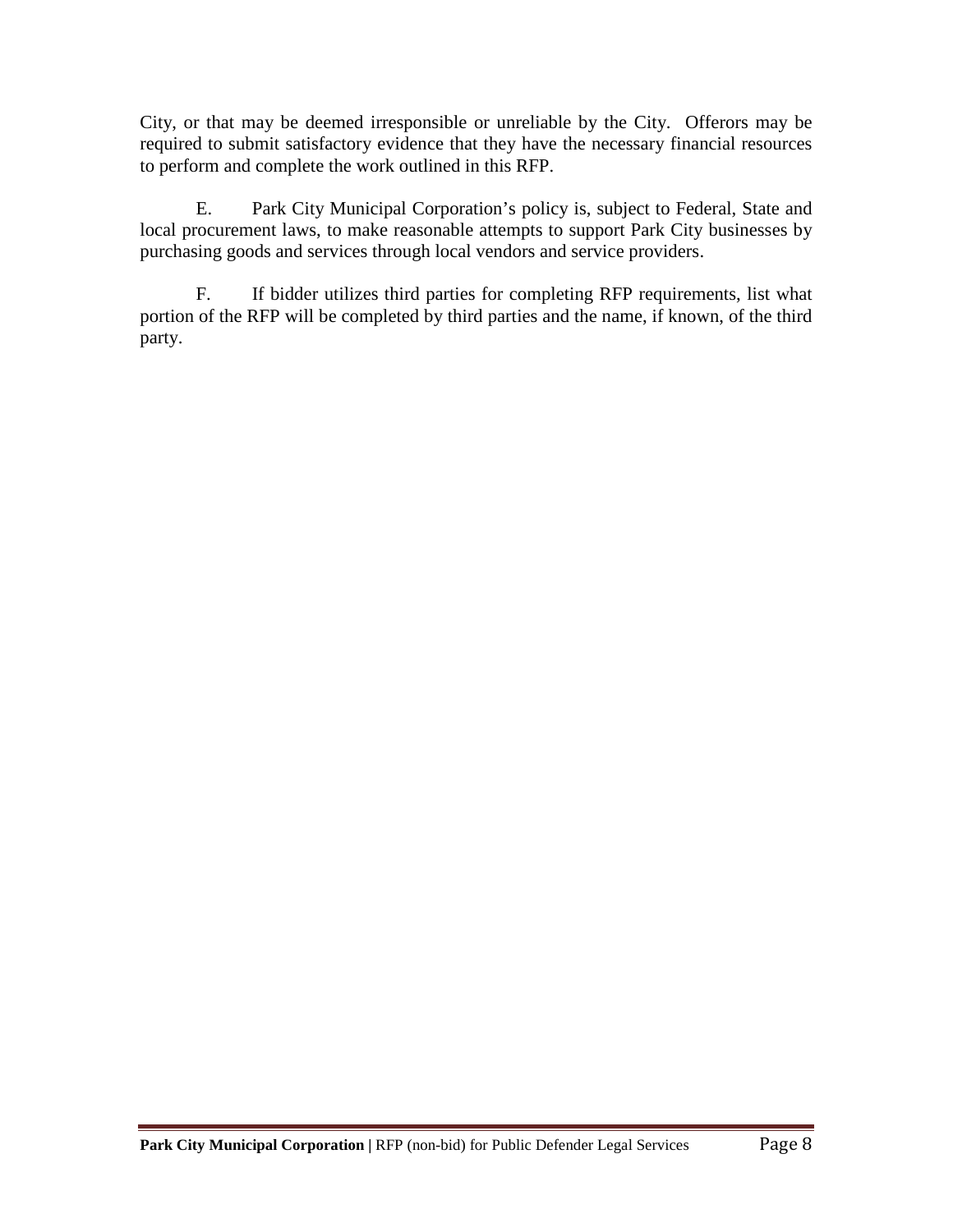#### **EXHIBIT "A" PARK CITY MUNICIPAL CORPORATION MINOR SERVICE PROVIDER/PROFESSIONAL SERVICES AGREEMENT**

THIS AGREEMENT ("Agreement" is made and entered into in duplicate this day of \_\_\_\_\_\_\_\_\_\_\_\_\_, 2019, by and between **PARK CITY MUNICIPAL CORPORATION**, a Utah municipal corporation, ("City"), and \_\_\_\_\_\_\_\_\_\_\_\_\_\_\_\_\_\_\_\_\_\_\_\_\_\_\_\_\_\_\_\_\_\_\_\_\_\_\_\_\_\_\_\_\_\_\_\_ ("Public Defender").

#### WITNESSETH:

WHEREAS, the City desires to have certain services and tasks performed as set forth below requiring specialized skills and other supportive capabilities; and

WHEREAS, the City is required to provide legal services for indigent defendants charged with criminal acts and eligible for appointment of counsel by the Third District Court, Park City Department, Park City, Utah, as provided by law; and

WHEREAS, the Public Defender, contracted by the City to perform the abovedescribed legal services, represents that he/she is qualified and possesses sufficient skills and the necessary capabilities, including legal and professional expertise, where required to perform the services and/or tasks set forth in this Agreement.

NOW, THEREFORE, in consideration of the terms, conditions, covenants, and performance contained herein, the parties hereto agree as follows:

## **1. SCOPE OF SERVICES**.

- A. The Public Defender will provide legal defense to adults and juveniles charged with misdemeanors by the Park City Prosecutor, and who have been found eligible for appointment of legal counsel by the Summit County Justice Court or by the Third District Court, Park City Department. The Public Defender agrees to be available in the courtroom at the Summit County Justice Center, 6300 North Silver Creek Road, Park City, Utah, on regularly scheduled Summit County Justice Center or Third District Court Park City Department sessions during the weekly arraignment calendar.
- B. Public Defender will be appointed as the Public Defender only on those cases which are to be prosecuted by the Park City Prosecutor in the capacity as the Park City Prosecutor.
- C. The City will contract out and arrange for any case for which Public Defender cannot represent indigent defendants due to a conflict of interest. Public Defender is required to immediately inform City Attorney of any such conflict.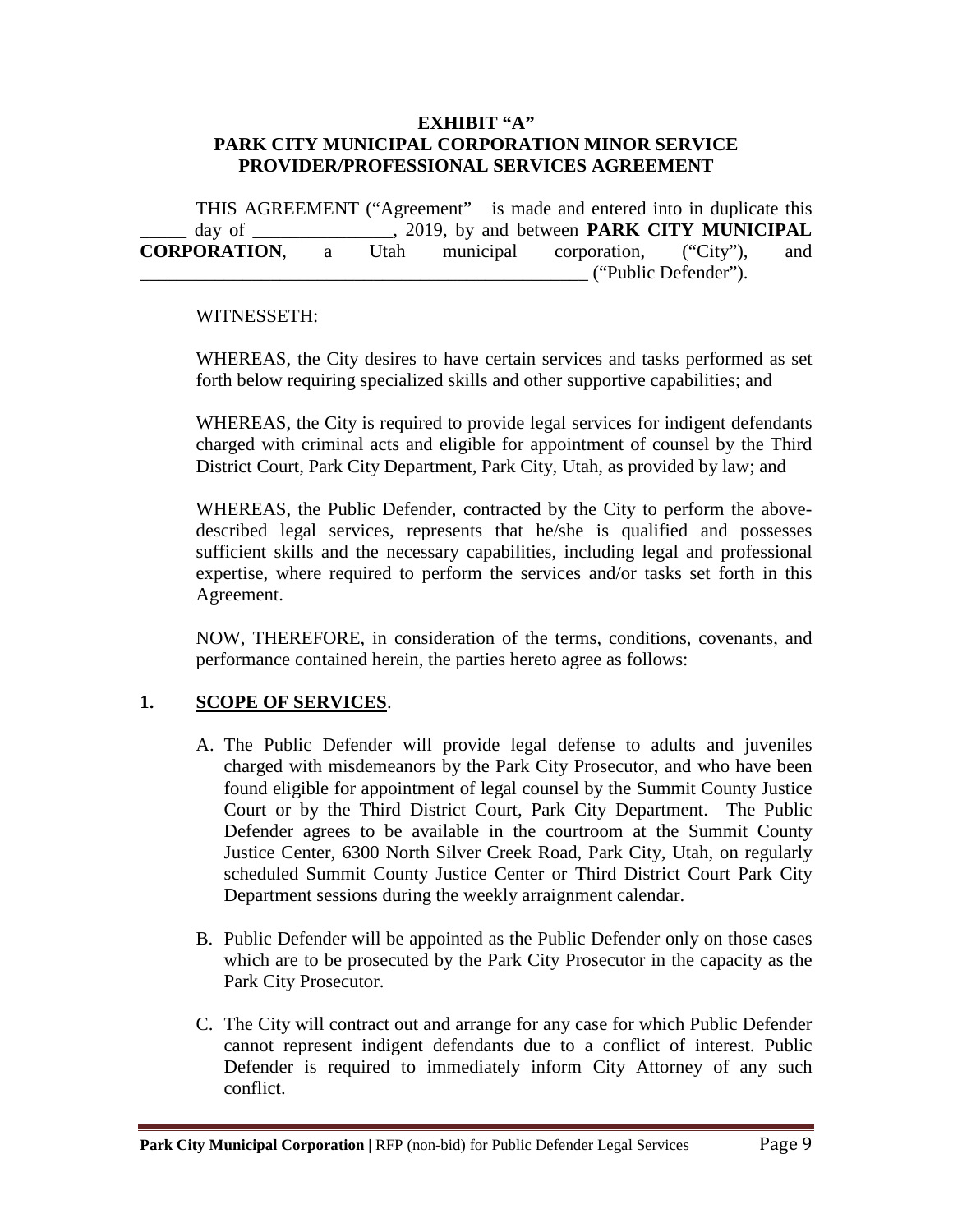## **2. REQUIREMENT FOR BAR MEMBERSHIP.**

Throughout the term of this Agreement, Public Defender will maintain active membership in the Utah State Bar. In the event that Public Defender fails to maintain Utah State Bar membership, this Agreement will be rendered null and void, and no further payment under this Agreement will be made to Public Defender unless and until he/she has remedied any defect in the licensure.

## **3**. **TERM**.

The term of this Agreement shall commence on **\_\_\_\_\_\_\_\_\_\_\_\_\_\_\_\_\_\_\_, 2019,** of execution on this Agreement and shall terminate on **\_\_\_\_\_\_\_\_\_\_\_\_\_\_\_\_\_\_,** unless extended by mutual written agreement of the Parties.

## **4**. **COMPENSATION AND METHOD OF PAYMENT**.

- A. Payments for services provided hereunder shall be made monthly following the performance of such services.
- B. The City will pay Public Defender at a rate of **\_\_\_\_\_\_\_\_ Dollars** (**\$XXX)** per hour. City will compensate Public Defender for his/her actual time in providing legal services to defendants pursuant to this Agreement.
- C. The City will reimburse Public Defender for out-of-pocket expenses, such as extraordinary investigations, subpoenas, or expert witnesses. The City will not reimburse Public Defender for costs of doing business, e.g., secretarial/legal assistant support, insurance, phone, travel, and/or copying costs.
- D. The Public Defender shall submit to the City Attorney or his designee on forms approved by the City Attorney, a monthly invoice for Public Defender services rendered during each month of the term of service. The monthly invoice shall include an itemization of Public Defender cases/case number, court date, accounting of time for court appearance and preparation, and any out-of-pocket expenses. Invoices shall be submitted to: Park City Municipal Corporation, City Attorney, P.O. Box 1480, Park City, Utah 84060.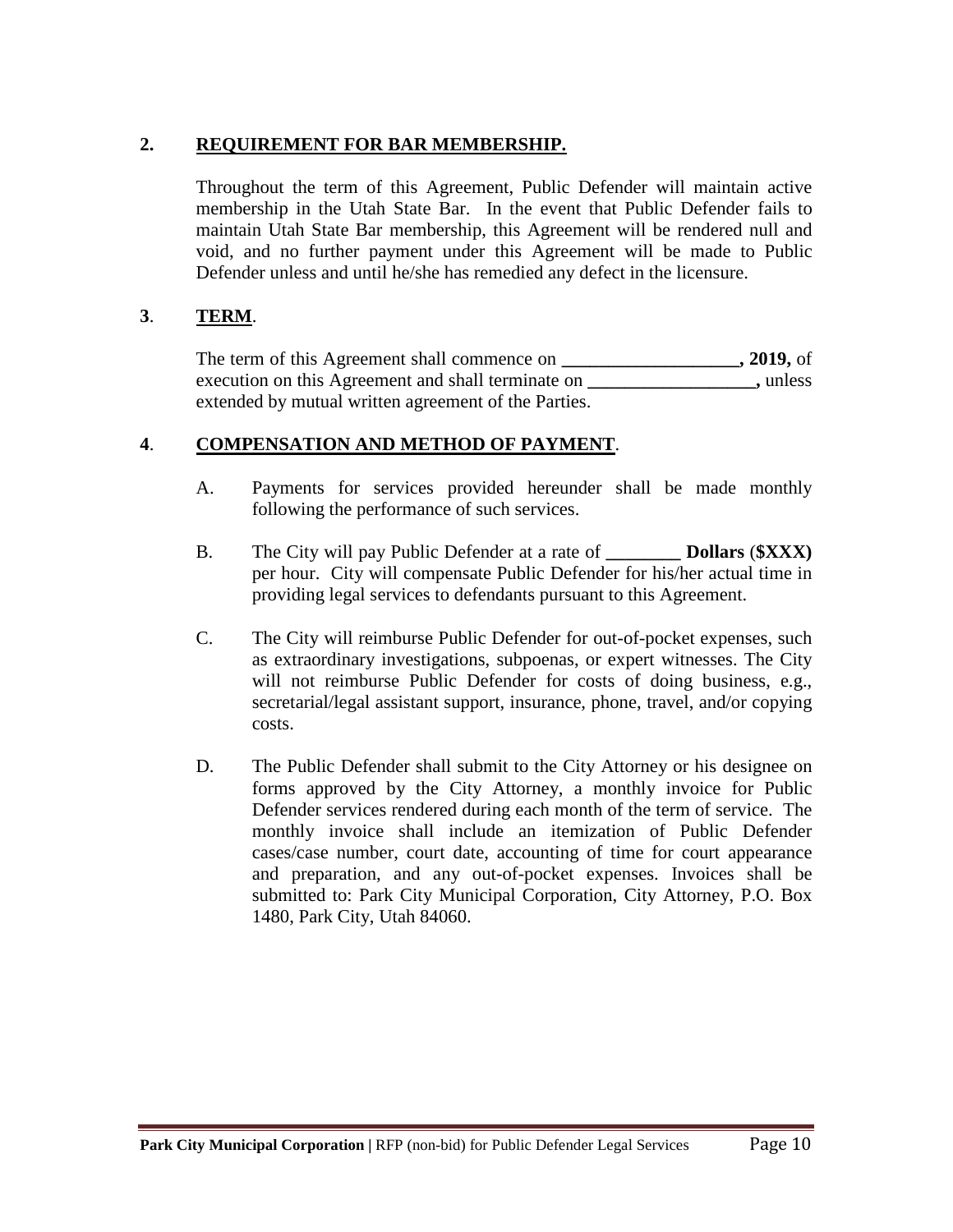## **5. REPORTS AND INSPECTIONS**.

- A. The Public Defender, at such times and in such forms as the City may require, shall furnish the City such statements, records, reports, data, and information as the City may request pertaining to matters covered by this Agreement.
- B. The Public Defender shall at any time during normal business hours and as often as the City may deem necessary, make available for examination of all its records and data with respect to all matters covered, directly or indirectly, by this Agreement and shall permit the City or its designated authorized representative to audit and inspect other data relating to all matters covered by this Agreement. The City may, at its discretion, conduct an audit at its expense, using its own or outside auditors, of the Public Defender's activities, which relate directly or indirectly to this Agreement.
- C. Nothing herein shall apply to any records or matters protected by attorneyclient privilege.

# **6. INDEPENDENT CONTRACTOR RELATIONSHIP**.

The parties intend that an independent Public Defender/City relationship will be created by this Agreement. No agent, employee, or representative of the Public Defender shall be deemed to be an employee, agent, or representative of the City for any purpose, and the employees of the Public Defender are not entitled to any of the benefits the City provides for its employees. The Public Defender will be solely and entirely responsible for its acts and for the acts of its agents, employees, or representatives during the performance of this Agreement.

# **7. HOLD HARMLESS INDEMNIFICATION**.

A. The Public Defender shall indemnify and hold the City and its agents, employees, and officers, harmless from and shall process and defend at its own expense any and all claims, demands, suits, at law or equity, actions, penalties, losses, damages, or costs, of whatsoever kind or nature, brought against the City arising out of, in connection with, or incident to the execution of this Agreement and/or the Public Defender's defective performance or failure to perform any aspect of this Agreement; provided, however, that if such claims are caused by or result from the concurrent negligence of the City, its agents, employees, and officers, this indemnity provision shall be valid and enforceable only to the extent of the negligence of the Public Defender; and provided further, that nothing herein shall require the Public Defender to hold harmless or defend the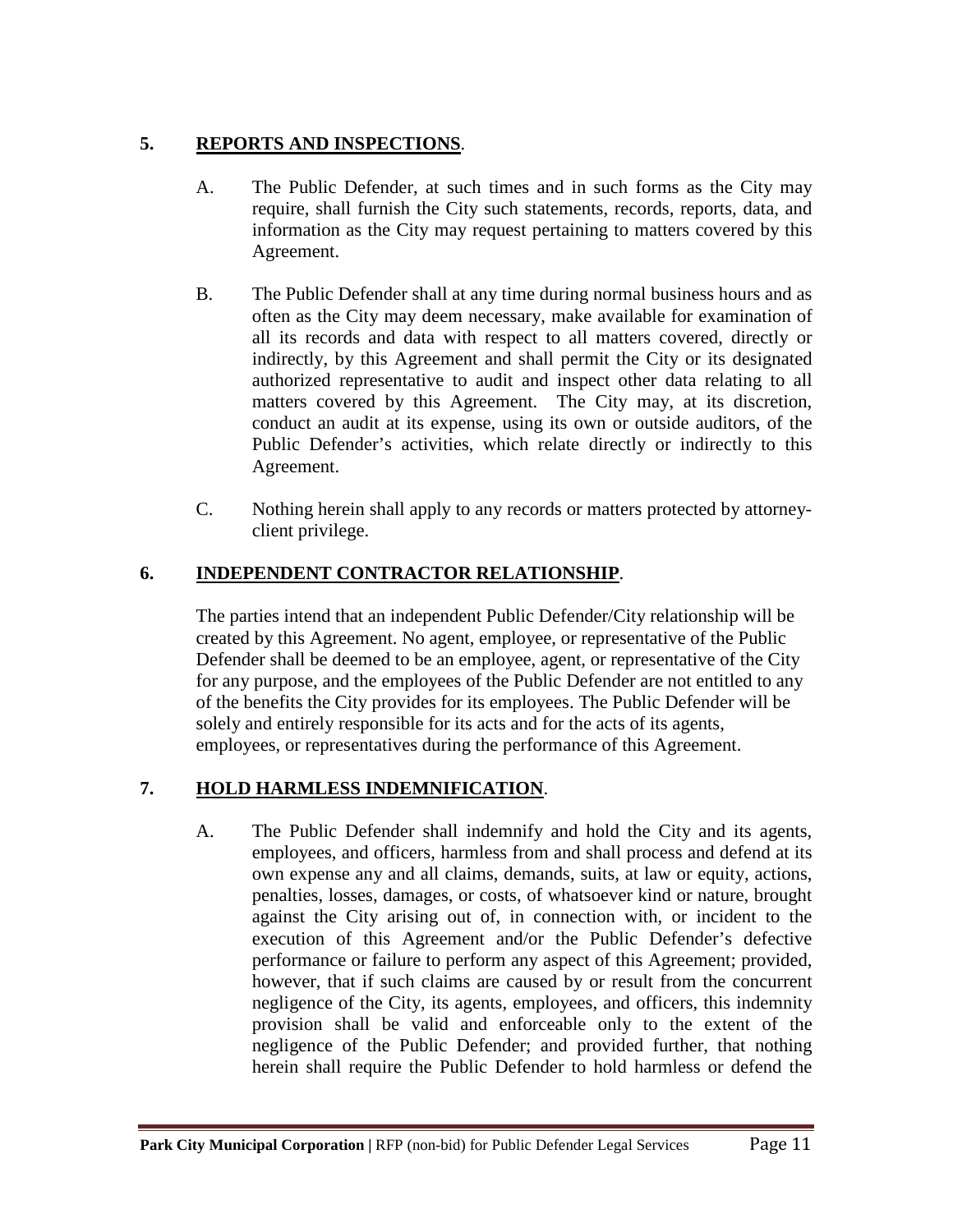City, its agents, employees and/or officers from any claims arising from the sole negligence of the City, its agents, employees and/or officers.

- B. The Public Defender expressly agrees that the indemnification provided herein constitutes the Public Defender's limited waiver of immunity as an employer under Utah Code Section 34A-2-105; provided, however, this waiver shall apply only to the extent an employee of Public Defender claims or recovers compensation from the City for a loss or injury that Public Defender would be obligated to indemnify the City for under this Agreement. This limited waiver has been mutually negotiated by the parties, and is expressly made effective only for the purposes of this Agreement. The provisions of this section shall survive the expiration or termination of this Agreement.
- C. No liability shall attach to the City by reason of entering into this Agreement except as expressly provided herein. The Public Defender shall maintain its own malpractice/professional liability insurance. Nothing herein shall waive any defense or limit of liability of the Utah Government Immunity Act.

# **8. COMPLIANCE WITH LAWS**.

- A. The Public Defender, in the performance of this Agreement, shall comply with all applicable federal, state, and local laws and ordinances, and any other standards or criteria as described in this Agreement to assure quality of services.
- B. In lieu of requesting and signing for individual defendant(s) discovery reports and criminal histories separately, the Public Defender will sign an annual acknowledgement receiving criminal histories for all Defendants that are being represented by him/her in Summit County Justice Court/District Court pursuant to state laws. Any dissemination to any unauthorized person or agency may result in both civil and criminal liability (attached hereto as **Exhibit "A"**).
- C. Dissemination of criminal histories in the custody of the Park City Attorney's Office shall be forwarded to respective individuals pursuant to Motions for Discovery which have been filed with a respective court in Summit County, Utah. Each defendant's criminal history report will be stamped (attached hereto as **Exhibit "B"**) before dissemination will be forwarded to the Public Defender. Said Public Defender agrees to maintain criminal history files in their possession with the highest possible confidentiality and security pursuant to the State of Utah's Bureau of Criminal Identification regulations. If any files are lost under the Public Defender's possession, he/she will report it immediately to the Park City Attorney's Office - Terminal Agency Coordinator (TAC) to disclose to the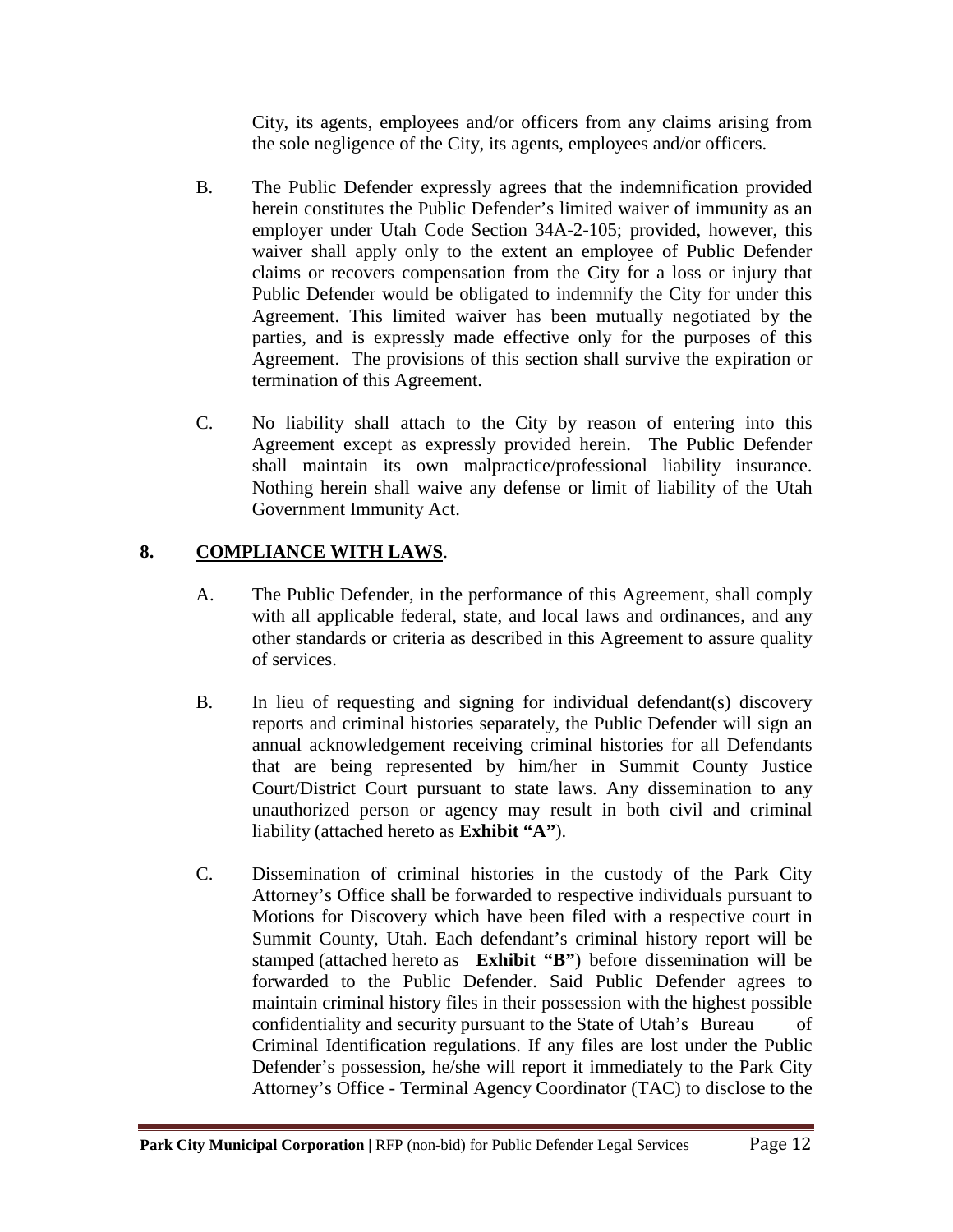Field Representative for the State of Utah's Bureau of Criminal Identification.

## **9. NONDISCRIMINATION**.

- A. The City is an equal opportunity employer.
- B. In the performance of this Agreement, the Public Defender will not discriminate against any Defendant or recipient of any services or benefits provided for in this Agreement on the grounds of race, creed, color, national origin, sex, marital status, age or the presence of any sensory, mental or physical handicap.
- C. If any assignment or subcontracting has been authorized by the City, said assignment or subcontract shall include appropriate safeguards against discrimination. The Public Defender shall take such action as may be required to ensure full compliance with provisions in the immediately preceding paragraphs herein.

# **10. ASSIGNMENTS/SUBCONTRACTING**.

- A. The Public Defender shall not assign its performance under this Agreement or any portion of this Agreement without the written consent of the City, and it is further agreed that said consent must be sought in writing by the Public Defender not less than thirty (30) days prior to the date of any proposed assignment. The City reserves the right to reject without cause any such assignment.
- B. Any legal/professional service subcontract not listed in the Agreement must have express advance approval by the City.

# **11. CHANGES**.

Either party may request changes to the scope of services and performance to be provided hereunder, however, no change or addition to this Agreement shall be valid or binding upon either party unless such change or addition be in writing and signed by both parties. Such amendments shall be attached to and made part of this Agreement.

# **12. POLITICAL ACTIVITY PROHIBITED**.

None of the funds, materials, property or services provided directly or indirectly under the Agreement shall be used for any partisan political activity, or to further the election or defeat of any candidate for public office.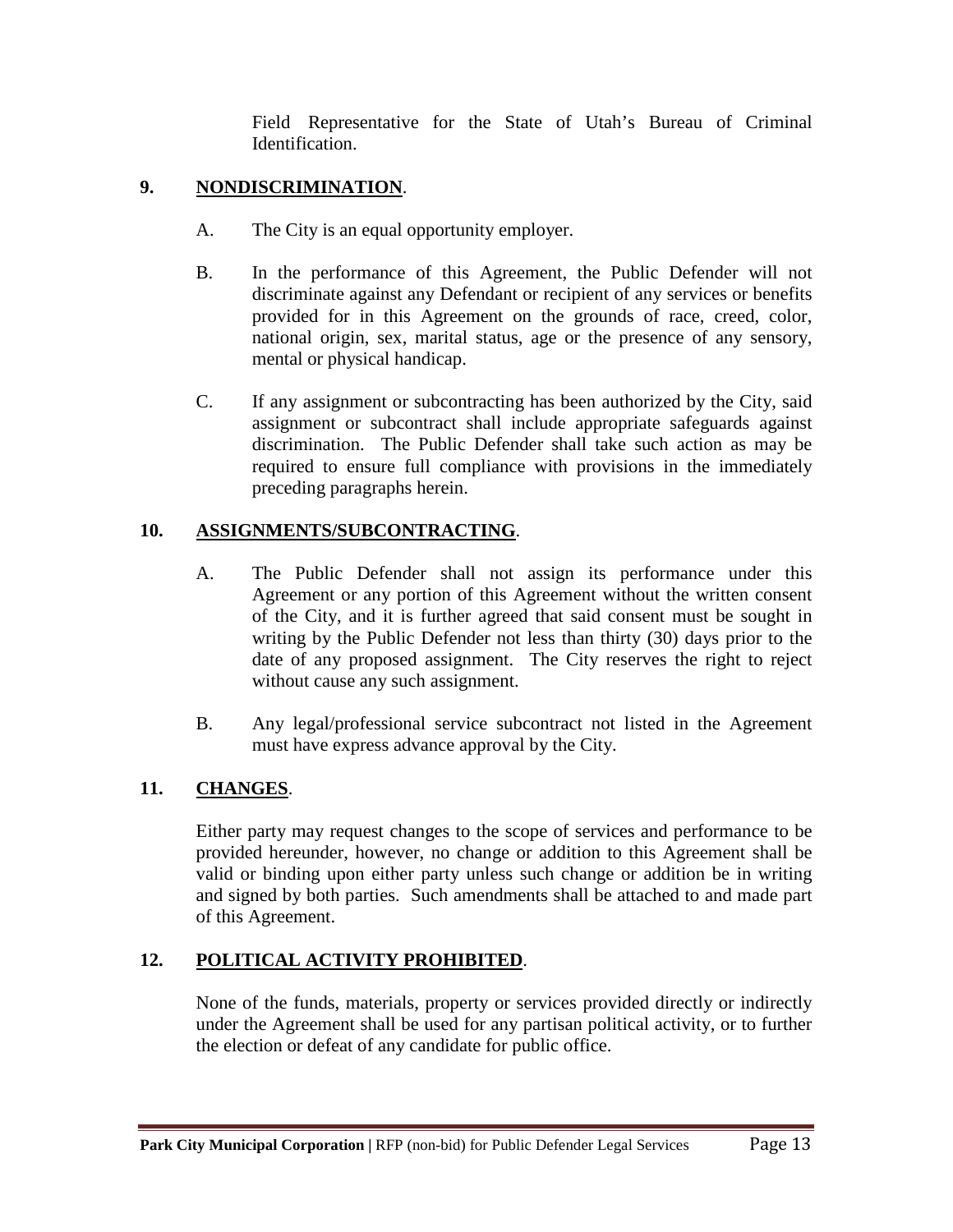## **13. PROHIBITED INTEREST**.

No member, officer, or employee of the City shall have any interest, direct or indirect, in this Agreement or the proceeds thereof.

## **14. TERMINATION**.

- A. Either party may terminate this Agreement, in whole or in part, at any time, by at least thirty (30) days written notice to the other party. The Public Defender shall be paid its costs, including contract close-out costs, and profit on work performed up to the time of termination. The Public Defender shall promptly submit a termination claim to the City. If the Public Defender has any property in its possession belonging to the City, the Public Defender will account for the same, and dispose of it in a manner directed by the City.
- B. If the Public Defender fails to perform in the manner called for in this Agreement, or if the Public Defender fails to comply with any other provisions of the Agreement and fails to correct such noncompliance with three (3) days written notice thereof, the City may immediately terminate this Agreement for cause. Termination shall be effected by serving a notice of termination on the Public Defender setting forth the manner in which the Public Defender is in default. The Public Defender will only be paid for services performed in accordance with the manner of performance set forth in this Agreement.

## **15. NOTICE**.

Notice provided for in this Agreement shall be sent by certified U.S. Mail to the addresses designated for the parties on the signature pages of this Agreement.

## **16. ATTORNEYS FEES AND COSTS**.

If any legal proceeding is brought for the enforcement of this Agreement, or because of a dispute, breach, default, or misrepresentation in connection with any of the provisions of this Agreement, the prevailing party shall be entitled to recover from the other party, in addition to any other relief to which such party may be entitled, reasonable attorney's fees and other costs incurred in that action or proceeding.

## **17. JURISDICTION AND VENUE**.

A. This Agreement has been and shall be construed as having been made and delivered within the State of Utah, and it is agreed by each party hereto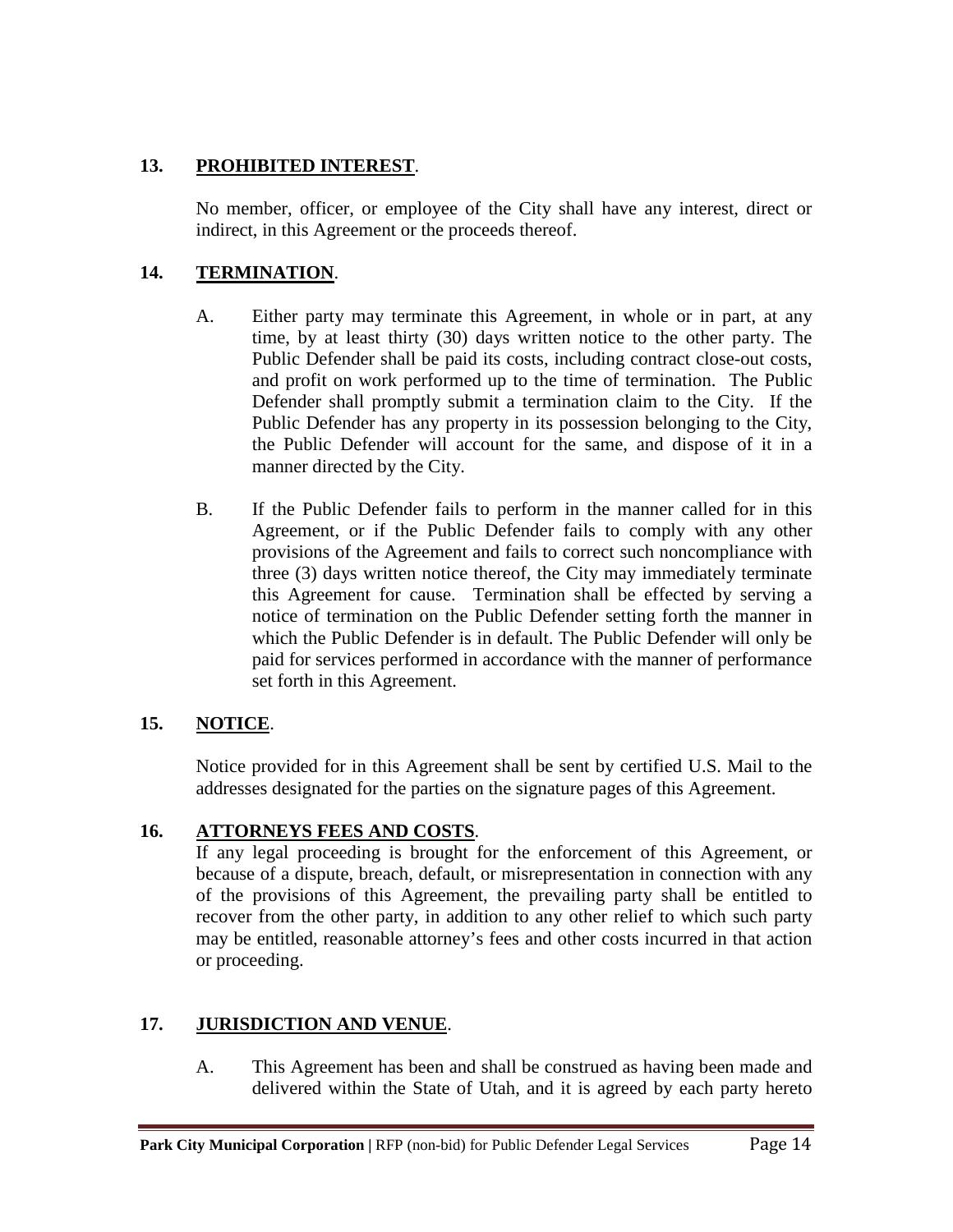that this Agreement shall be governed by laws of the State of Utah, both as to interpretation and performance.

B. Any action of law, suit in equity, or judicial proceeding for the enforcement of this Agreement, or any provisions thereof, shall be instituted and maintained only in any of the courts of competent jurisdiction in Summit County, Utah.

## **18. SEVERABILITY**.

- A. If, for any reason, any part, term, or provision of this Agreement is held by a court of the United States to be illegal, void or unenforceable, the validity of the remaining provisions shall not be affected, and the rights and obligations of the parties shall be construed and enforced as if the Agreement did not contain the particular provision held to be invalid.
- B. If it should appear that any provision hereof is in conflict with any statutory provision of the State of Utah, said provision which may conflict therewith shall be deemed inoperative and null and void insofar as it may be in conflict therewith, and shall be deemed modified to conform in such statutory provisions.

# **19. ENTIRE AGREEMENT**.

The parties agree that this Agreement is the complete expression of the terms hereto and any oral representations or understandings not incorporated herein are excluded. Further, any modification of this Agreement shall be in writing and signed by both parties. Failure to comply with any of the provisions stated herein shall constitute material breach of contract and cause for termination. Both parties recognize time is of the essence in the performance of the provisions of this Agreement. It is also agreed by the parties that the forgiveness of the nonperformance of any provision of this Agreement does not constitute a waiver of the provisions of this Agreement.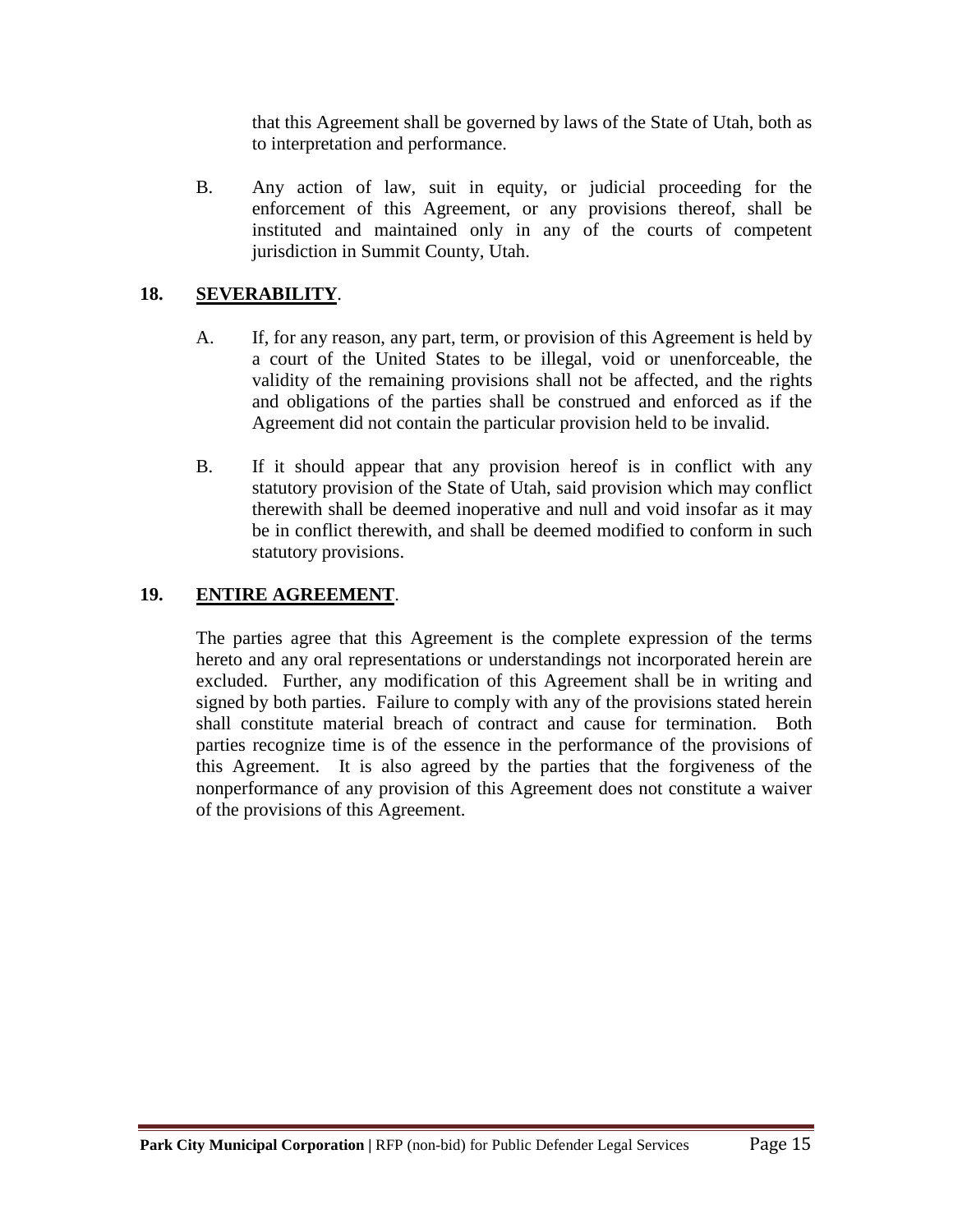IN WITNESS WHEREOF the parties hereto have caused this Agreement to be executed the day and year first hereinabove written.

## **PARK CITY MUNICIPAL CORPORATION**, a

Utah municipal corporation 445 Marsac Avenue Post Office Box 1480 Park City, UT 84060-1480

Diane Foster, City Manager

\_\_\_\_\_\_\_\_\_\_\_\_\_\_\_\_\_\_\_\_\_\_\_\_\_\_\_\_\_\_\_\_

Attest:

\_\_\_\_\_\_\_\_\_\_\_\_\_\_\_\_\_\_\_\_\_\_\_\_\_\_\_ City Recorder's Office

Approved as to form:

City Attorney's Office

\_\_\_\_\_\_\_\_\_\_\_\_\_\_\_\_\_\_\_\_\_\_\_\_\_\_\_